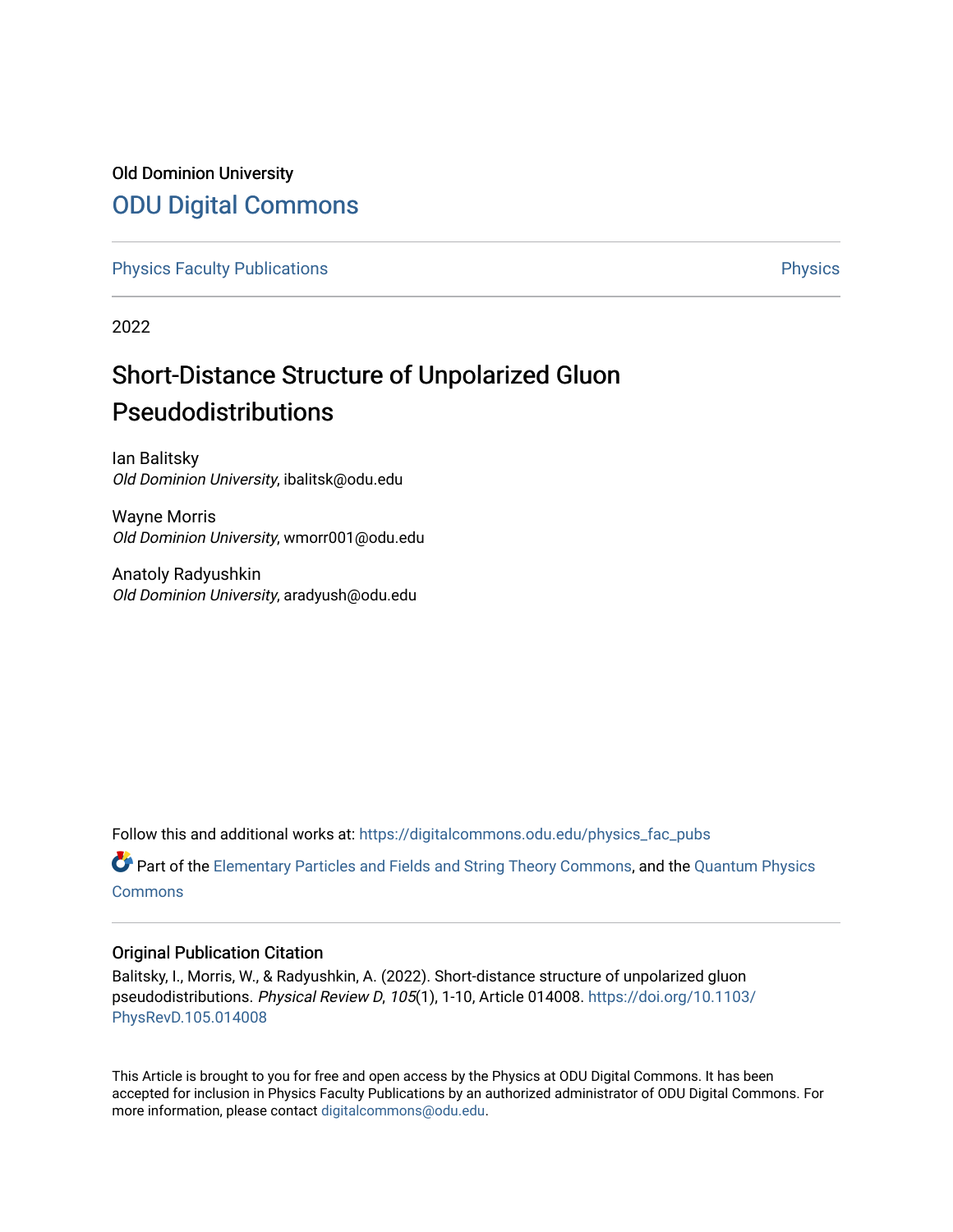## Short-distance structure of unpolarized gluon pseudodistributions

Ian Balitsky,<sup>[1](https://orcid.org/0000-0002-9326-1300),2</sup> Wayne Morris,<sup>1,2</sup> and Anatoly Radyushkin<sup> $\odot$ 1,2</sup>

<sup>1</sup>Physics Department, Old Dominion University, Norfolk, Virginia 23529, USA<br><sup>2</sup>Thomas Jefferson National Asselanten Essility, Neumert Neus, Vineinia 22606  $^{2}$ Thomas Jefferson National Accelerator Facility, Newport News, Virginia 23606, USA

(Received 17 November 2021; accepted 22 December 2021; published 6 January 2022)

We present the results that form the basis for calculations of the unpolarized gluon parton distributions (PDFs) using the pseudo-PDF approach. We give the results for the most complicated box diagram both for gluon bilocal operators with arbitrary indices and for combinations of indices corresponding to three matrix elements that are most convenient to extract the twist-2 invariant amplitude. We also present detailed results for the gluon-quark transition diagram. The additional results for the box diagram and the gluon-quark contribution may be used for extractions of the gluon PDF from different matrix elements, with a possible cross-check of the results obtained in this way.

DOI: [10.1103/PhysRevD.105.014008](https://doi.org/10.1103/PhysRevD.105.014008)

## I. INTRODUCTION

Extraction of the parton distribution functions (PDFs) from lattice calculations attracts now considerable interest (see Refs. [[1](#page-10-0),[2\]](#page-10-1) for recent reviews and references to extensive literature). Modern efforts aim at getting PDFs  $f(x)$  themselves rather than their  $x^N$  moments. The recent progress in this endeavor has been stimulated by the paper of Ji [[3](#page-10-2)]. Its basic proposal is to consider equal-time versions of nonlocal operators that define parton functions, such as PDFs, distribution amplitudes, generalized parton distributions, and transverse momentum dependent distributions. In the case of ordinary PDFs, the major object of Ji's approach is a "parton quasidistribution" (quasi-PDF)  $Q(y, p_3)$  [\[3](#page-10-2)[,4\]](#page-10-3). They produce PDFs obtained in the largemomentum  $p_3 \rightarrow \infty$  limit of quasi-PDFs.

Alternatively, one may use coordinate-space oriented methods, namely, the "good lattice cross sections" approach [[5](#page-10-4),[6\]](#page-10-5), the Ioffe-time analysis of equal-time correlators [\[7](#page-10-6)–[9\]](#page-10-7), and the pseudo-PDF approach [[10](#page-10-8)–[12](#page-10-9)]. In these cases, parton distributions are extracted through taking the short-distance  $z_3 \rightarrow 0$  limit.

In converting the Euclidean lattice data into the lightcone PDFs, one should take into account that both the  $p_3 \rightarrow \infty$  and  $z_3 \rightarrow 0$  limits are singular, and one needs to incorporate matching relations to perform the conversion.

The matching conditions in the quasi-PDF approach were studied for quark [[3](#page-10-2)[,13](#page-10-10)–[15\]](#page-10-11) and gluon PDFs [[16](#page-10-12)–[18](#page-10-13)], for the pion distribution amplitude (DA) [[19](#page-10-14)] and generalized parton distributions (GPDs) [[19](#page-10-14)–[21\]](#page-10-15).

The matching relations in the pseudo-PDF approach were also derived in several cases, in particular, for nonsinglet PDFs [\[15,](#page-10-11)[22](#page-10-16)–[25\]](#page-10-17). The procedure of lattice extraction of nonsinglet GPDs and the pion DA within the pseudo-PDF framework was outlined in Ref. [\[26\]](#page-10-18), in which the relevant matching conditions have been also derived.

In our earlier paper [[27](#page-10-19)] (see also Ref. [[28](#page-10-20)]), we outlined the basic points of pseudo-PDF approach to extraction of unpolarized gluon PDFs and presented the one-loop matching conditions for a particular combination of gluon matrix elements, that has the "cleanest" projection on the twist-2 gluon PDF. These results have been used already in lattice extractions of the unpolarized gluon PDFs in Refs. [[29](#page-10-21)] and [\[30\]](#page-10-22) and [\[31\]](#page-10-23).

However, because of the letter nature of Ref. [\[27\]](#page-10-19), we have skipped there some intermediate expressions and also results for two other matrix elements that may be used for the gluon PDF extraction.

In the present paper, we present a full result for the most lengthy contribution of the "box" diagram and also its projections onto all three matrix elements containing the "twist-2" invariant amplitude. We also give more details about our calculations of the gluon-quark mixing corrections both for these matrix elements and for matrix elements with arbitrary indices. The additional results given in the present paper may be used for extractions of the gluon PDF from two other matrix elements, which may give a possibility to cross-check the results obtained from different matrix elements.

The paper is organized as follows. In Sec. [II,](#page-2-0) we study the structure of the matrix elements of the gluonic bilocal operators. In particular, we identify those that contain information about the twist-2 gluon PDF. In Sec. [III](#page-3-0),

Published by the American Physical Society under the terms of the [Creative Commons Attribution 4.0 International](https://creativecommons.org/licenses/by/4.0/) license. Further distribution of this work must maintain attribution to the author(s) and the published article's title, journal citation, and DOI. Funded by SCOAP<sup>3</sup>.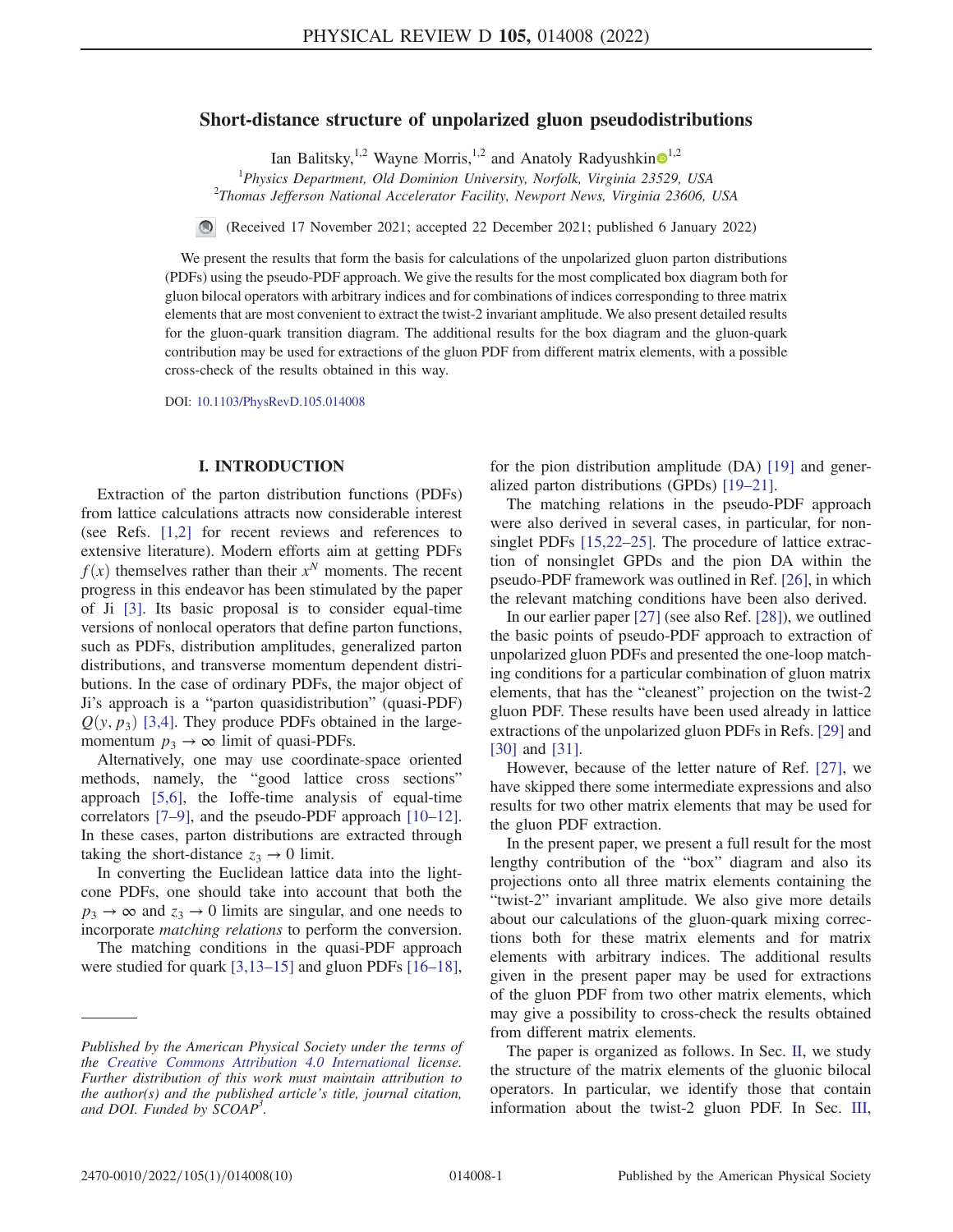we discuss one-loop corrections and specific properties of their ultraviolet and short-distance behavior. In Sec. IIIf and Appendix [A](#page-9-0), we present our results for the most complicated box diagram. The subject of Sec. [IV](#page-6-0) is the structure of perturbative evolution of the gluon operators, gluon-quark mixing, and matching conditions. The result for the gluonquark contribution generated by the gluon bilocal operator with arbitrary indices is given in Appendix [B](#page-9-1). Section [V](#page-8-0) contains summary of the paper.

## II. MATRIX ELEMENTS

<span id="page-2-0"></span>We are going to consider the nucleon spin-averaged matrix elements for operators composed of two-gluon fields in the most general case when all four indices are not contracted,

$$
M_{\mu\alpha;\nu\beta}(z,p) \equiv \langle p|G_{\mu\alpha}(z)[z,0]G_{\nu\beta}(0)|p\rangle, \quad (2.1)
$$

where  $[z, 0]$  stands for usual straight-line gauge link in the gluon (adjoint) representation gluon (adjoint) representation

$$
[x, y] \equiv \text{Pexp}\bigg\{ig \int_0^1 dt (x - y)^{\mu} \tilde{A}_{\mu}(tx + (1 - t)y)\bigg\}.
$$
\n(2.2)

#### A. Invariant amplitudes

We want to decompose  $M_{\mu\alpha;\mu\beta}(z, p)$  in several tensor structures accompanied by corresponding invariant amplitudes. The latter may be built from two available 4-vectors, namely,  $p_{\alpha}$ ,  $z_{\alpha}$ , and the metric tensor  $g_{\alpha\beta}$ . Building the tensors, we incorporate the antisymmetry of  $G_{\rho\sigma}$  with respect to its indices. This gives [[27](#page-10-19)]

<span id="page-2-1"></span>
$$
M_{\mu\alpha;\nu\beta}(z, p)
$$
  
=  $(g_{\mu\nu}p_{\alpha}p_{\beta} - g_{\mu\beta}p_{\alpha}p_{\nu} - g_{\alpha\nu}p_{\mu}p_{\beta} + g_{\alpha\beta}p_{\mu}p_{\nu})\mathcal{M}_{pp}$   
+  $(g_{\mu\nu}z_{\alpha}z_{\beta} - g_{\mu\beta}z_{\alpha}z_{\nu} - g_{\alpha\alpha}z_{\mu}z_{\beta} + g_{\alpha\beta}z_{\mu}z_{\nu})\mathcal{M}_{zz}$   
+  $(g_{\mu\nu}z_{\alpha}p_{\beta} - g_{\mu\beta}z_{\alpha}p_{\nu} - g_{\alpha\nu}z_{\mu}p_{\beta} + g_{\alpha\beta}z_{\mu}p_{\nu})\mathcal{M}_{zp}$   
+  $(g_{\mu\nu}p_{\alpha}z_{\beta} - g_{\mu\beta}p_{\alpha}z_{\nu} - g_{\alpha\nu}p_{\mu}z_{\beta} + g_{\alpha\beta}p_{\mu}z_{\nu})\mathcal{M}_{pz}$   
+  $(p_{\mu}z_{\alpha} - p_{\alpha}z_{\mu})(p_{\nu}z_{\beta} - p_{\beta}z_{\nu})\mathcal{M}_{ppzz}$   
+  $(g_{\mu\nu}g_{\alpha\beta} - g_{\mu\beta}g_{\alpha\nu})\mathcal{M}_{gg}.$  (2.3)

The amplitudes  $M$  are functions of the Lorentz invariants of the problem, i.e., the invariant interval  $z^2$  and the Ioffe time [[32](#page-10-24)]  $(pz) \equiv -\nu$  (for further convenience, we define  $\nu$ with the minus sign).

Since the matrix element should be symmetric with respect to interchange of the fields, the functions  $\mathcal{M}_{pp}$ ,  $\mathcal{M}_{zz}$ ,  $\mathcal{M}_{gg}$ ,  $\mathcal{M}_{ppzz}$ , and  $\mathcal{M}_{pz}$  –  $\mathcal{M}_{zp}$  are even functions of *ν*, while  $\mathcal{M}_{pz} + \mathcal{M}_{zp}$  is odd in *ν*.

## B. Twist-2 projection

The standard light-cone gluon distribution  $f_q(x)$  is defined through the convolution  $g^{\alpha\beta}M_{+\alpha;\beta+}(z, p)$ , with the separation  $z$  taken in the light-cone "minus" direction,  $z = z$ .:

$$
g^{\alpha\beta}M_{+\alpha;\beta+}(z_-,p) = p_+^2 \int_{-1}^1 dx e^{ixp_+z_-} x f_g(x). \tag{2.4}
$$

Extracting the projection  $g^{\alpha\beta}M_{+\alpha;\beta+}$  from the decomposition [\(2.3\)](#page-2-1), we get

$$
g^{\alpha\beta}M_{+\alpha;\beta+}(z_-,p) = -2p_+^2 \mathcal{M}_{pp}(\nu,0). \tag{2.5}
$$

<span id="page-2-2"></span>This means that the gluon PDF is determined by the  $\mathcal{M}_{pp}$ invariant amplitude

$$
-\mathcal{M}_{pp}(\nu,0) = \frac{1}{2} \int_{-1}^{1} \mathrm{d}x e^{-ix\nu} x f_g(x). \tag{2.6}
$$

In view of Eq. [\(2.6\),](#page-2-2) our strategy is to choose matrix elements  $M_{\mu\alpha;\lambda\beta}$  that contain  $\mathcal{M}_{pp}$  in its parametrization, and ideally nothing else.

Having in mind lattice calculations, it is convenient to split the "+" components onto the sum of space and time components. Also, due to antisymmetry of  $G_{\rho\sigma}$  with respect to its indices, the combination  $g^{\alpha\beta}M_{+\alpha;\beta+}(z, p)$  includes summation over the transverse indices i,  $j = 1, 2$  only, and reduces to

<span id="page-2-3"></span>
$$
g^{ij}M_{+i;j+} = -M_{+1;1+} - M_{+2;2+}
$$
  
=  $M_{0i;0i} + M_{3i;3i} + (M_{0i;3i} + M_{3i;0i}),$  (2.7)

with summation over  $i = 1, 2$  implied.

#### C. Picking out  $\mathcal{M}_{pp}$  amplitude

<span id="page-2-4"></span>As found in Ref. [[27](#page-10-19)], there is an extension of the  $M_{0i:i0}$ matrix element that contains the  $\mathcal{M}_{pp}$  amplitude only,

$$
M_{0i;i0} + M_{ji;ij} = 2p_0^2 \mathcal{M}_{pp}, \qquad (2.8)
$$

where the summation over both  $i$  and  $j$  is implied.

One can apply a similar procedure on  $M_{3i; i3}$ . Using the expression

$$
M_{30;03} \equiv \langle p|G_{30}(z)G_{03}(0)|p\rangle
$$
  
=  $m^2 M_{pp} - z_3^2 M_{zz} - z_3 p_3 (M_{zp} + M_{pz})$   
-  $p_0^2 z_3^2 M_{ppzz} + M_{gg}$ , (2.9)

<span id="page-2-5"></span>we construct the combination

$$
M_{3i;3} + 2M_{30;03} = 2p_0^2 \mathcal{M}_{pp} - 2p_0^2 z_3^2 \mathcal{M}_{ppzz}, \quad (2.10)
$$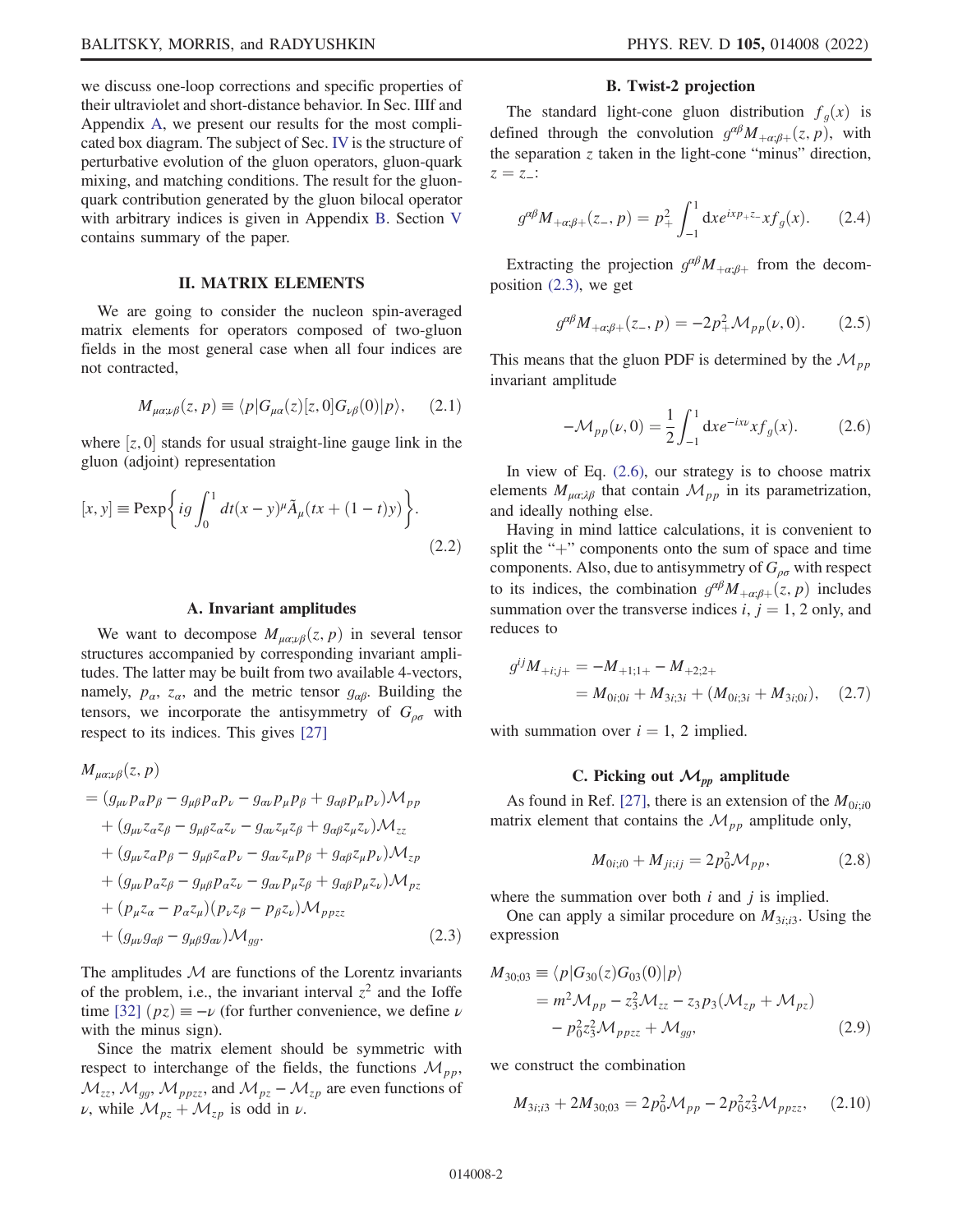<span id="page-3-4"></span>which still has an additional term proportional to the  $\mathcal{M}_{ppzz}$  invariant amplitude. Another minimally contaminated combination is given by

$$
M_{0i;i3} + M_{3i;i0} = 4p_0 p_3 M_{pp} + 2p_0 z_3 (M_{pz} + M_{zp}).
$$
\n(2.11)

#### D. Multiplicatively renormalizable combinations

Off the light cone, the  $M_{\mu\alpha;\lambda\beta}$  matrix elements have extra ultraviolet divergences related to the presence of the gauge link. For any set of its indices  $\{\mu\alpha; \lambda\beta\}$ , each matrix element is multiplicatively renormalizable with respect to these divergences [\[33\]](#page-10-25) but, in general, with different anomalous dimensions.

In Ref. [\[34\]](#page-10-26), it was established that the combinations represented in Eq. [\(2.7\),](#page-2-3) namely,  $M_{0i; i0}$ ,  $M_{3i; i3}$ ,  $M_{0i; i3}$  +  $M_{3i;i0}$  (and also  $M_{0i;i3} - M_{3i;i0}$ ), with summation over transverse indices  $i$ , are each multiplicatively renormalizable at the one-loop level. Furthermore, as noted in Ref. [\[27\]](#page-10-19), the combination  $G_{ij}G_{ij}$  (with summation over transverse  $i$ ,  $j$ ) has the same one-loop UV anomalous dimension as  $M_{0i; i0}$ , while the matrix element  $G_{30}G_{03}$  has the same one-loop UV anomalous dimension as  $M_{3i,i3}$ . Hence, the combinations of Eqs.  $(2.8)$  and  $(2.10)$  are multiplicatively renormalizable at the one-loop level.

#### E. Reduced Ioffe-time distribution

<span id="page-3-2"></span>Within the pseudo-PDF approach  $[10]$  $[10]$  $[10]$ , the link-related UV divergences are eliminated through introducing the reduced Ioffe-time distribution (ITD). Namely, for each multiplicatively renormalizable amplitude  $M$ , we build the ratio

$$
\mathfrak{M}(\nu, z_3^2) \equiv \frac{\mathcal{M}(\nu, z_3^2)}{\mathcal{M}(0, z_3^2)},
$$
 (2.12)

in which the link-related UV-divergent  $Z(z_3^2 \mu_{\text{UV}}^2)$  factors<br>generated by the vertex and link self-energy diagrams cancel generated bythe vertex andlink self-energy diagrams cancel. As a result, the small- $z_3^2$  dependence of the reduced pseudo-ITD  $\mathfrak{M}(\nu, z_3^2)$  comes from the logarithmic DGLAP evolution<br>effects only effects only.

#### III. ONE-LOOP CORRECTIONS

<span id="page-3-0"></span>Below, we briefly summarize the results on "nonbox" one-loop corrections presented in Ref. [[27](#page-10-19)] and then discuss a rather lengthy contribution of the box diagram that was presented there in part only.

#### A. Link self-energy contribution

The self-energy correction for the gauge link is given by the simplest diagram (see Fig. [1](#page-3-1)). In lattice perturbation theory, it was calculated at one loop in Ref. [\[35\]](#page-10-27). An important property of this contribution is the presence of a  $\sim$ z<sub>3</sub>/a<sub>L</sub> linear term, where a<sub>L</sub> is the lattice spacing that provides here the ultraviolet cutoff.

<span id="page-3-1"></span>

FIG. 1. Self-energy-type correction for the gauge link.

Such corrections clearly factorize into a  $\nu$ -independent factor, and cancel in the ratio [\(2.12\),](#page-3-2) so that their explicit form is not essential in the pseudo-PDF approach. Still, in dimensional regularization, one has

$$
-\frac{g^2 N_c}{4\pi^2 [(-z^2 \mu_{\text{UV}}^2 + i\epsilon)]^{\frac{d}{2}-2}} \frac{\Gamma(d/2 - 1)}{(3 - d)(4 - d)} G_{\mu\alpha}(z) G_{\lambda\beta}(0),
$$
\n(3.1)

where the pole for  $d = 3$  ( $d = 4$ ) corresponds to the linear (logarithmic) UV divergences present in this diagram.

#### B. Vertex contribution

<span id="page-3-5"></span>There are also vertex diagrams involving gluons that connect the gauge link with the gluon lines; see Fig. [2.](#page-3-3)

We use the method of calculation described in Ref. [[36\]](#page-10-28). It is based on the background-field technique, with the gluon propagator taken in the "background-Feynman" gauge [[36](#page-10-28)]. The full, "uncontracted" vertex contribution is given by

$$
\mathcal{O}^{\text{vertex}}_{\mu\alpha;\nu\beta} = \frac{g^2 N_c \Gamma(d/2 - 1)}{4\pi^2 (-z^2)^{d/2 - 1}} \int_0^1 du \left\{ \left( \frac{u^{3-d} - u}{d - 2} \right) \times G_{\mu\alpha}(\bar{u}z) (z_\beta G_{z\nu}(0) - z_\nu G_{z\beta}(0)) \right. \\ \left. + \left( \frac{u^{3-d} - u}{d - 2} \right) (z_\alpha G_{z\mu}(\bar{u}z) - z_\mu G_{z\alpha}(\bar{u}z)) G_{\nu\beta}(0) \right\} \\ \left. + \frac{g^2 N_c \Gamma(d/2 - 2)}{8\pi^2 (-z^2)^{d/2 - 2}} \times \int_0^1 du^2 \left[ \frac{u^{3-d} - 1}{d - 3} \right]_+ G_{\mu\alpha}(\bar{u}z) G_{\nu\beta}(0). \tag{3.2}
$$

In this expression, just one of the fields in the  $G_{\mu\alpha}(z)G_{\lambda\beta}(0)$  operator is corrected, while another remains intact. In particular, the diagram [2\(a\)](#page-3-3) changes  $G_{\mu\alpha}(z)$  into

<span id="page-3-3"></span>

FIG. 2. Vertex diagrams with gluons coming out of the gauge link.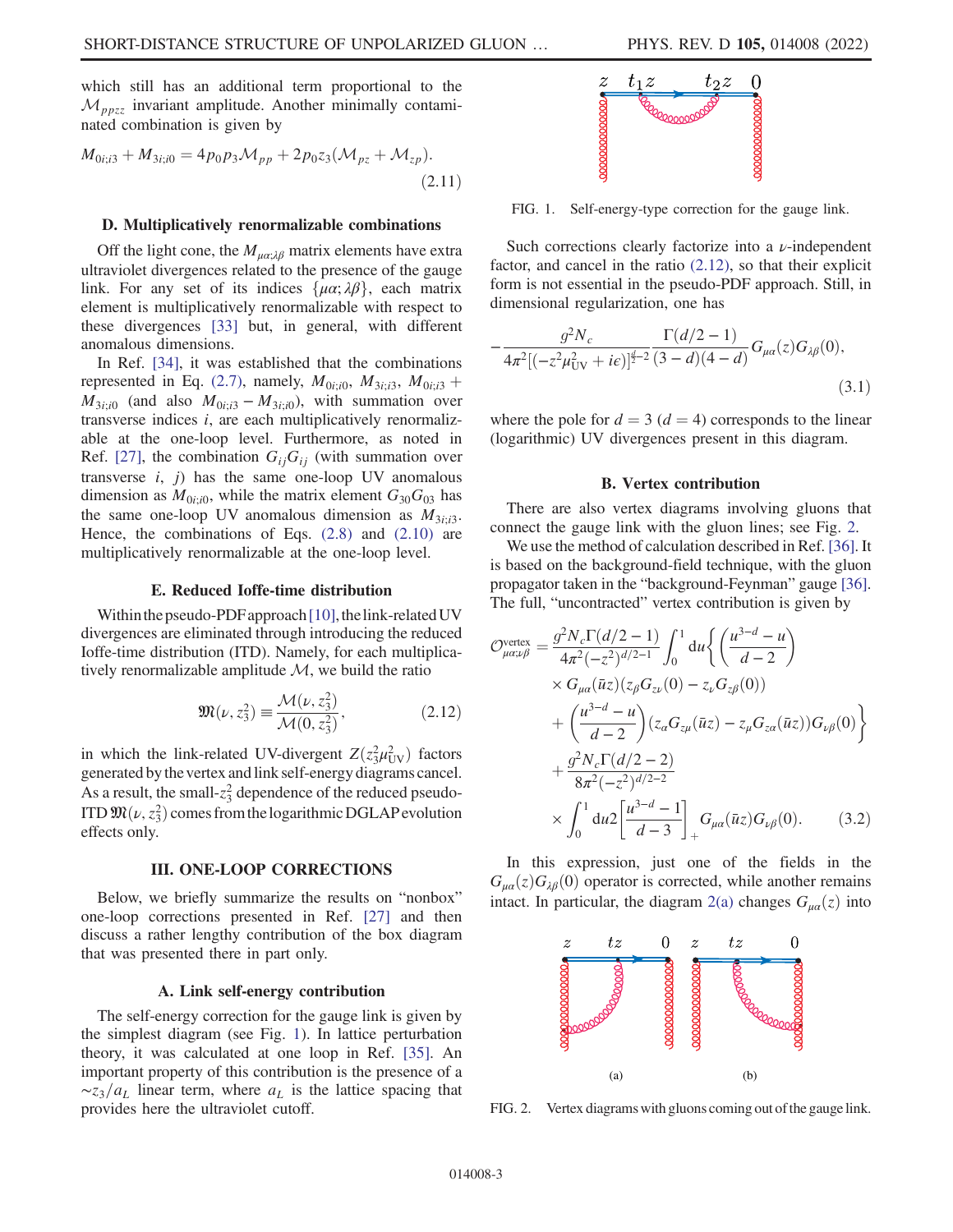the sum of two terms. One of them contains UV divergences, while the other one is UV finite. The UV-divergent term is given by

$$
\frac{N_c g^2}{4\pi^2} \frac{\Gamma(d/2 - 1)}{(d - 2)(-z^2)^{d/2 - 1}} \int_0^1 du (u^{3-d} - u)
$$
  
×  $(z_\alpha G_{z\mu}(\bar{u}z) - z_\mu G_{z\alpha}(\bar{u}z)),$  (3.3)

where  $G_{z\sigma} \equiv z^{\rho} G_{\rho\sigma}$  and  $\bar{u} \equiv 1 - u$ . The overall d-dependent factor here is finite for  $d = 4$ , but the *u*-integral diverges at the lower limit. The divergence disappears if one uses the UV regularization by taking  $d = 4 - 2\varepsilon_{UV}$ , which converts it into a pole at  $\varepsilon_{UV} = 0$ .

Since the UV divergence comes from the  $u \to 0$  integration, we can isolate it by taking  $\bar{u} = 1$  in the gluonic field, which gives

$$
\frac{N_c g^2 \Gamma(d/2 - 1)}{8\pi^2} \frac{1}{(-z^2)^{d/2 - 1}} \frac{1}{4 - d} (z_\alpha G_{z\mu}(z) - z_\mu G_{z\alpha}(z)).
$$
 (3.4)

The remainder is given by

$$
\frac{N_c g^2}{4\pi^2} \frac{\Gamma(d/2-1)}{(d-2)(-z^2)^{d/2-1}} \int_0^1 du [u^{3-d} - u]_{+(0)} \times (z_\alpha G_{z\mu}(\bar{u}z) - z_\mu G_{z\alpha}(\bar{u}z)),
$$
\n(3.5)

where the plus prescription at  $u = 0$  is defined as

$$
\int_0^1 du [f(u)]_{+(0)} g(u) = \int_0^1 du f(u) [g(u) - g(0)]. \quad (3.6)
$$

<span id="page-4-0"></span>The second, UV finite term from the diagram [2a](#page-3-3) is given by

$$
\frac{N_c g^2}{8\pi^2} \frac{\Gamma(d/2-2)}{(d-3)(-z^2)^{d/2-2}} \int_0^1 du [u^{3-d} - 1]_{+(0)} \times G_{\mu\alpha}(\bar{u}z) G_{\lambda\beta}(0). \tag{3.7}
$$

Note that the gluonic operator in Eq. [\(3.7\)](#page-4-0) has the same tensor structure as the original operator  $G_{\mu\alpha}(z)G_{\beta\nu}(0)$ , differing from it just by rescaling  $z \rightarrow \bar{u}z$ . There is no mixing with operators of a different type. The  $u$ -integral in this case does not diverge for  $d = 4$ , but the overall  $\Gamma(d/2 - 2)$  factor has a pole  $1/(d - 4)$ .

Formally, there is also a pole  $1/(d - 3)$ , corresponding to a linear UV divergence. However, the singularity for  $d = 3$  is eliminated by the  $[u^{3-d} - 1]$  combination in the integrand. One may say that the linear divergences present integrand. One may say that the linear divergences present in " $u^{3-d}$ " and "-1" parts cancel each other.

The remaining  $1/(d - 4)$  pole corresponds to a collinear divergence developed because all the propagators correspond to massless particles.

<span id="page-4-1"></span>

FIG. 3. Gluon self-energy-type insertions into the right leg.

#### C. Gluon self-energy diagrams

Another simple type of one-loop corrections is represented by the gluon self-energy diagrams, one of which is shown in Fig. [3\(a\).](#page-4-1) These diagrams have both the UV and collinear divergences. The combined contribution of the Fig. [3](#page-4-1) diagrams and their left-leg analogs is given by

$$
\frac{g^2 N_c}{8\pi^2} \frac{1}{2 - d/2} \left[ 2 - \frac{\beta_0}{2N_c} \right] G_{\mu\alpha}(z) G_{\lambda\beta}(0), \qquad (3.8)
$$

where  $\beta_0 = 11N_c/3$  in gluodynamics, so that the terms in the square bracket combine into  $1/6$ .

#### D. Box diagram

The most complicated technically is the calculation of the box diagram which contains a gluon exchange between two gluon lines (see Fig. [4](#page-4-2)). This diagram does not have UV divergences, but it has DGLAP  $\log z_3^2$  contributions. In contrast to the vertex diagrams, the original  $G_{\mu\alpha}(z)G_{\nu\beta}(0)$ operator generates now a mixture of bilocal operators corresponding to various projections of  $G_{\mu\alpha}(uz)G_{\nu\beta}(0)$ onto the structures built from vectors  $p$ ,  $z$  and the metric tensor g.

Our result for arbitrary indices  $\mu \alpha \nu \beta$  is given in the Appendix [A.](#page-9-0) It is presented in the operator form; however, it contains only those operators that survive in the forward case (i.e., the operators that have the form of a full derivative are abandoned). Still, the expression is rather lengthy. Furthermore, we mostly need it for particular combinations of indices corresponding to matrix elements  $M_{0i;i0} + M_{ji;ij}$ ,  $M_{3i;i3} + 2M_{30;03}$  and  $M_{0i;i3} + M_{3i;i0}$  that contain the  $M_{pp}$  invariant amplitude and are listed in Eqs.  $(2.8)$ ,  $(2.10)$ , and  $(2.11)$ . To shorten the formulas, let us introduce the following notations for the bilocal operators corresponding to these matrix elements:

<span id="page-4-2"></span>

FIG. 4. Box diagram.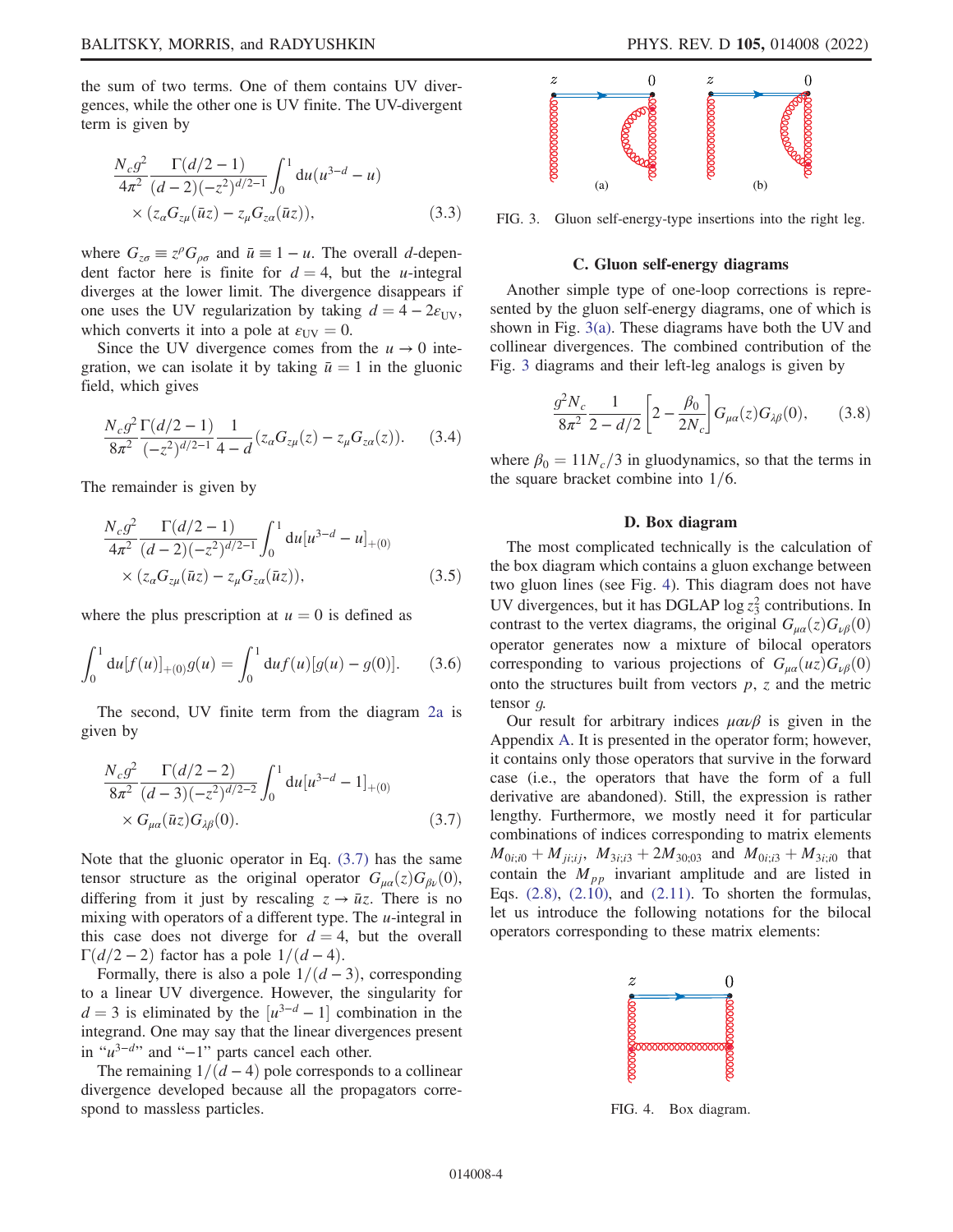$$
\mathcal{O}_{00}(z_1, z_2) = G_{0i}(z_1)G_{i0}(z_2) + G_{ij}(z_1)G_{ji}(z_2), \qquad (3.9)
$$

$$
\mathcal{O}_{33}(z_1, z_2) = G_{3i}(z_1)G_{i3}(z_2) + 2G_{30}(z_1)G_{03}(z_2),\tag{3.10}
$$

$$
\mathcal{O}_{03}^+(z_1, z_2) = G_{0i}(z_1)G_{i3}(z_2) + G_{3i}(z_1)G_{i0}(z_2). \tag{3.11}
$$

<span id="page-5-5"></span><span id="page-5-0"></span>In the case of  $\mathcal{O}_{00}(z, 0)$  and  $\mathcal{O}_{33}(z, 0)$  operators, the box diagram produces the following corrections:

$$
\mathcal{O}_{00}(z,0) \stackrel{\text{box}}{\rightarrow} -\frac{g^2 N_c \Gamma(d/2-1)}{4\pi^2 (-z^2)^{d/2-2}} \int_0^1 du \left( u\bar{u} + \frac{\bar{u}^3}{3} \right) \mathcal{O}_{33}(uz,0) \n+ \frac{N_c \Gamma(d/2-2)}{8\pi^2 (-z^2)^{d/2-2}} \int_0^1 du \left\{ (\bar{u}(u^2+1) - 2u) \mathcal{O}_{00}(uz,0) + \bar{u}(u^2+1) \mathcal{O}_{33}(uz,0) \right\},
$$
\n(3.12)

<span id="page-5-1"></span>
$$
\mathcal{O}_{33}(z,0) \stackrel{\text{box}}{\rightarrow} -\frac{g^2 N_c \Gamma(d/2-1)}{4\pi^2 (-z^2)^{d/2-2}} \int_0^1 du \left\{ \left( \bar{u} + u\bar{u} + \frac{\bar{u}^3}{3} \right) \mathcal{O}_{33}(uz,0) - \bar{u} \mathcal{O}_{00}(uz,0) \right\} + \frac{N_c \Gamma(d/2-2)}{8\pi^2 (-z^2)^{d/2-2}} \int_0^1 du \left\{ (\bar{u}(u^2+1) - 2u) \mathcal{O}_{33}(uz,0) + \bar{u}(u^2+1) \mathcal{O}_{00}(uz,0) \right\}.
$$
 (3.13)

<span id="page-5-2"></span>One can see that the box diagram contribution for each of them involves matrix elements of both the operators  $\mathcal{O}_{00}(uz, 0)$ and  $\mathcal{O}_{33}(uz, 0)$ . Thus, these two operators mix here with each other. Furthermore, matrix elements of both of them contain the  $\mathcal{M}_{pp}$  invariant amplitude. Thus, it is interesting to rewrite Eqs. [\(3.12\)](#page-5-0) and [\(3.13\)](#page-5-1) in terms of the invariant functions:

<span id="page-5-3"></span>
$$
\mathcal{M}_{pp}(\nu, z^2) \stackrel{\text{box}}{\rightarrow} -\frac{g^2 N_c \Gamma(d/2 - 1)}{4\pi^2 (-z^2)^{d/2 - 2}} \int_0^1 du \left( u\bar{u} + \frac{\bar{u}^3}{3} \right) [\mathcal{M}_{pp}(u\nu, z^2) - z_3^2 \mathcal{M}_{ppzz}(u\nu, z^2)] \n+ \frac{g^2 N_c \Gamma(d/2 - 2)}{8\pi^2 (-z^2)^{d/2 - 2}} \int_0^1 du \{ 2(\bar{u}(u^2 + 1) - u) \mathcal{M}_{pp}(u\nu, z^2) - \bar{u}(u^2 + 1) z_3^2 \mathcal{M}_{ppzz}(u\nu, z^2) \},
$$
\n(3.14)  
\n
$$
\mathcal{M}_{pp}(\nu, z^2) - z_3^2 \mathcal{M}_{ppzz}(\nu, z^2) \stackrel{\text{box}}{\rightarrow} -\frac{g^2 N_c \Gamma(d/2 - 1)}{4\pi^2 (-z^2)^{d/2 - 2}} \int_0^1 du \left\{ \left( u\bar{u} + \frac{\bar{u}^3}{3} \right) \mathcal{M}_{pp}(u\nu, z^2) - \left( u\bar{u} + \frac{\bar{u}^3}{3} + \bar{u} \right) z_3^2 \mathcal{M}_{ppzz}(u\nu, z^2) \right\} \n+ \frac{g^2 N_c \Gamma(d/2 - 2)}{8\pi^2 (-z^2)^{d/2 - 2}} \int_0^1 du \{ 2(\bar{u}(u^2 + 1) - u) \mathcal{M}_{pp}(u\nu, z^2) - [\bar{u}(u^2 + 1) - 2u] z_3^2 \mathcal{M}_{ppzz}(u\nu, z^2) \}.
$$
\n(3.15)

These relations have a very similar structure and, in fact, coincide if one discards the  $M_{ppzz}$  terms. Taking the difference of these expressions gives a very simple result for the box correction to  $\mathcal{M}_{ppzz}$ ,

$$
\mathcal{M}_{ppzz}(\nu, z^2) \stackrel{\text{box}}{\rightarrow} -\frac{g^2 N_c \Gamma(d/2 - 1)}{4\pi^2 (-z^2)^{d/2 - 2}} \int_0^1 du \bar{u} \mathcal{M}_{ppzz}(u\nu, z^2) - \frac{g^2 N_c \Gamma(d/2 - 2)}{4\pi^2 (-z^2)^{d/2 - 2}} \int_0^1 du u \mathcal{M}_{ppzz}(u\nu, z^2). \tag{3.16}
$$

<span id="page-5-4"></span>The situation is simpler for the  $\mathcal{O}_{03}^+(z,0)$  operator, for which the box diagram contribution is expressed through the  $f(u,0)$  operator only  $\mathcal{O}_{03}^+(uz,0)$  operator only,

$$
\mathcal{O}_{03}^+(z,0) \stackrel{\text{box}}{\rightarrow} \frac{g^2 N_c \Gamma(d/2-1)}{4\pi^2 (-z^2)^{d/2-2}} \int_0^1 du \left( u\bar{u} + \frac{2}{3} \bar{u}^3 \right) \mathcal{O}_{03}^+(uz,0) + \frac{N_c \Gamma(d/2-2)}{4\pi^2 (-z^2)^{d/2-2}} \int_0^1 du (\bar{u}(u^2+1) - u) \mathcal{O}_{03}^+(uz,0).
$$
 (3.17)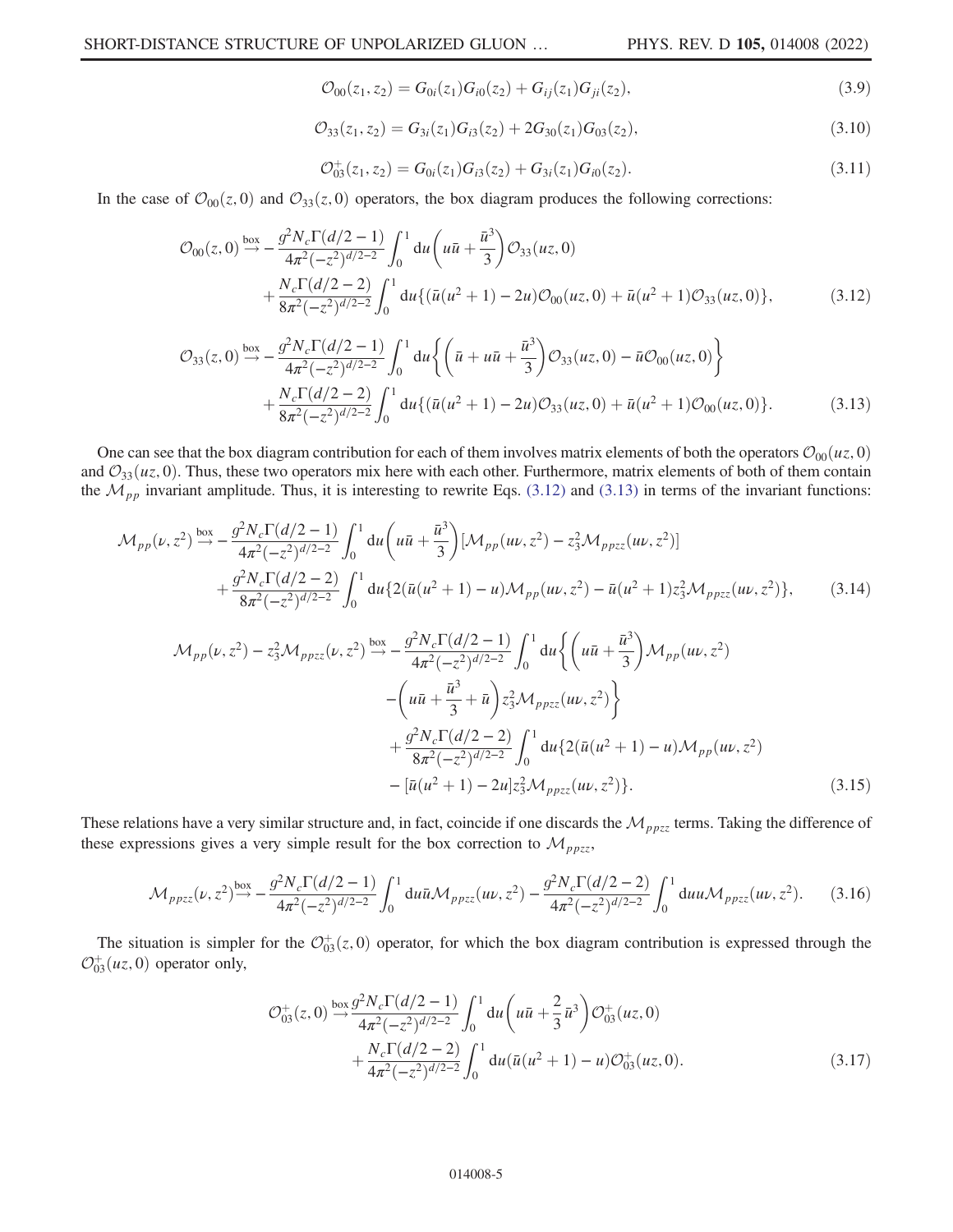In all the cases, Eqs. [\(3.14\)](#page-5-2), [\(3.15\)](#page-5-3), and [\(3.17\)](#page-5-4), the  $\Gamma(d/2-2)$  terms are singular for  $d = 4$ , which results in log $(-z^2)$ terms generating the DGLAP evolution. The  $\Gamma(d/2 - 1)$  terms are singular for  $d = 2$ , which corresponds to the fact that the gluon propagator in two dimensions has a logarithmic log $(-z^2)$  behavior in the coordinate space. For  $d = 4$ , these terms are finite. Note that, unlike the vertex part, the box contribution does not have the plus-prescription form.

## IV. DGLAP EVOLUTION STRUCTURE

<span id="page-6-1"></span><span id="page-6-0"></span>Adding the results for all the diagrams discussed above, we get the following expressions for their combined contribution for the three operator combinations listed in Eq. [\(3.11\):](#page-5-5)

$$
M_{0i; i3} + M_{3i; i0} = 4p_0 p_3 \mathcal{M}_{pp}(\nu, z_3^2) + 2p_0 z_3 (\mathcal{M}_{pz}(\nu, z_3^2) + \mathcal{M}_{zp}(\nu, z_3^2))
$$
  
\n
$$
\rightarrow \frac{g^2 N_c}{8\pi^2} \int_0^1 du \left\{ \left[ \left( \frac{3}{2} - \frac{1}{6} \right) \log \left( z_3^2 \mu_{UV}^2 \frac{e^{2\gamma_E}}{4} \right) + 2 \right] \delta(\bar{u}) + \left[ u - 3 \frac{u}{\bar{u}} - 4 \frac{\log(\bar{u})}{\bar{u}} \right]_+ + 2 \left( \bar{u}u + \frac{2}{3} \bar{u}^3 \right) \right\}
$$
  
\n
$$
-2 \log \left( z_3^2 \mu_{IR}^2 \frac{e^{2\gamma_E}}{4} \right) \left[ \frac{(1 - u\bar{u})^2}{\bar{u}} \right]_+ \right\} (4p_0 p_3 \mathcal{M}_{pp}(u\nu, z_3^2) + 2u p_0 z_3 (\mathcal{M}_{pz}(u\nu, z_3^2) + \mathcal{M}_{zp}(u\nu, z_3^2))), \quad (4.1)
$$

<span id="page-6-2"></span>
$$
\frac{M_{0i;i0} + M_{ij;ji}}{2p_0^2} = \mathcal{M}_{pp}(\nu, z_3^2)
$$
\n
$$
\rightarrow \frac{g^2 N_c}{8\pi^2} \int_0^1 du \left\{ \left( \left( 1 - \frac{1}{6} \right) \log \left( z_3^2 \mu_{UV}^2 \frac{e^{2\gamma_E}}{4} \right) + 2 \right) \delta(\bar{u}) - \left( \frac{1}{2} \delta(\bar{u}) + \left[ \frac{2}{3} (1 - u^3) + \frac{4u + 4 \log(\bar{u})}{\bar{u}} \right]_+ \right) \right\}
$$
\n
$$
- \log \left( z_3^2 \mu_{IR}^2 \frac{e^{2\gamma_E}}{4} \right) \left[ \frac{2(1 - u\bar{u})^2}{\bar{u}} \right]_+ \right\} \mathcal{M}_{pp}(\mu\nu, z_3^2)
$$
\n
$$
+ \frac{g^2 N_c}{8\pi^2} \int_0^1 du \left\{ \frac{2}{3} (1 - u^3) + \log \left( z_3^2 \mu_{IR}^2 \frac{e^{2\gamma_E}}{4} \right) \bar{u} (u^2 + 1) \right\} u^2 z_3^2 \mathcal{M}_{ppzz}(\mu\nu, z_3^2), \tag{4.2}
$$

<span id="page-6-3"></span>
$$
\frac{M_{3i;3} + 2M_{30;03}}{2p_0^2} = \mathcal{M}_{pp}(\nu, z_3^2) - z_3^2 \mathcal{M}_{ppzz}(\nu, z_3^2)
$$
  
\n
$$
\rightarrow \frac{g^2 N_c}{8\pi^2} \int_0^1 du \left\{ \left( \left( 2 - \frac{1}{6} \right) \log \left( z_3^2 \mu_{UV}^2 \frac{e^{2\gamma_E}}{4} \right) + 2 \right) \delta(\bar{u}) - \left( \frac{1}{2} \delta(\bar{u}) + \left[ \frac{2}{3} (1 - u^3) + \frac{2u^2 + 4 \log(\bar{u})}{\bar{u}} \right]_{+} \right) \right\}
$$
  
\n
$$
- \log \left( z_3^2 \mu_{IR}^2 \frac{e^{2\gamma_E}}{4} \right) \left[ \frac{2(1 - u\bar{u})^2}{\bar{u}} \right]_+ \right\} (\mathcal{M}_{pp} (u\nu, z_3^2) - u^2 z_3^2 \mathcal{M}_{ppzz} (u\nu, z_3^2))
$$
  
\n
$$
- \frac{g^2 N_c}{8\pi^2} \int_0^1 du \left\{ 2\bar{u} + \log \left( z_3^2 \mu_{IR}^2 \frac{e^{2\gamma_E}}{4} \right) \bar{u} (u^2 + 1) \right\} u^2 z_3^2 \mathcal{M}_{ppzz} (u\nu, z_3^2).
$$
 (4.3)

<span id="page-6-4"></span>All these combinations contain the  $\log (z_3^2 \mu_{\rm IR}^2 \frac{e^{2\gamma_E}}{4})$  evolution term accompanied by the *go*-component of the tion term accompanied by the gg-component of the Altarelli-Parisi kernel,

$$
B_{gg}(u) = 2 \left[ \frac{(1 - u\bar{u})^2}{\bar{u}} \right]_+.
$$
 (4.4)

However, they have different  $z_3$ -independent parts, as a result of mixing with "higher-twist" functions  $\mathcal{M}_{zp} + \mathcal{M}_{pz}$ in Eq. [\(4.1\)](#page-6-1) and  $\mathcal{M}_{ppzz}$  in Eqs. [\(4.2\)](#page-6-2) and [\(4.3\)](#page-6-3). The kernel [\(4.4\)](#page-6-4) has the plus-prescription structure reflecting the fact that, in the local limit,  $\mathcal{M}_{pp}(z, p)$  is proportional to the matrix element of the gluon energy-momentum tensor that is conserved in the absence of the gluon-quark interactions. From now on, + means the plus prescription at 1.

The log  $(z_3^2 \mu_{UV}^2 \frac{e^{2\gamma_E}}{4})$  term in each result comes from the UV-singular contributions. They contain the  $\delta(\bar{u})$  factor which reflects the local nature of the UV divergences and converts  $M(uz, p)$  into  $M(z, p)$ . Each result shares the same UV-singular contribution from the link renormalization and self-energy contributions, but differ in their vertex contribution, as mentioned in Sec. [III B.](#page-3-5)

The expressions given above include gluon-gluon transitions only. Thus, we need to include also the one-loop diagrams describing the gluon-quark transition.

#### A. Gluon-quark mixing

The correction to the gluon operator with arbitrary indices generated by the gluon-quark diagram shown in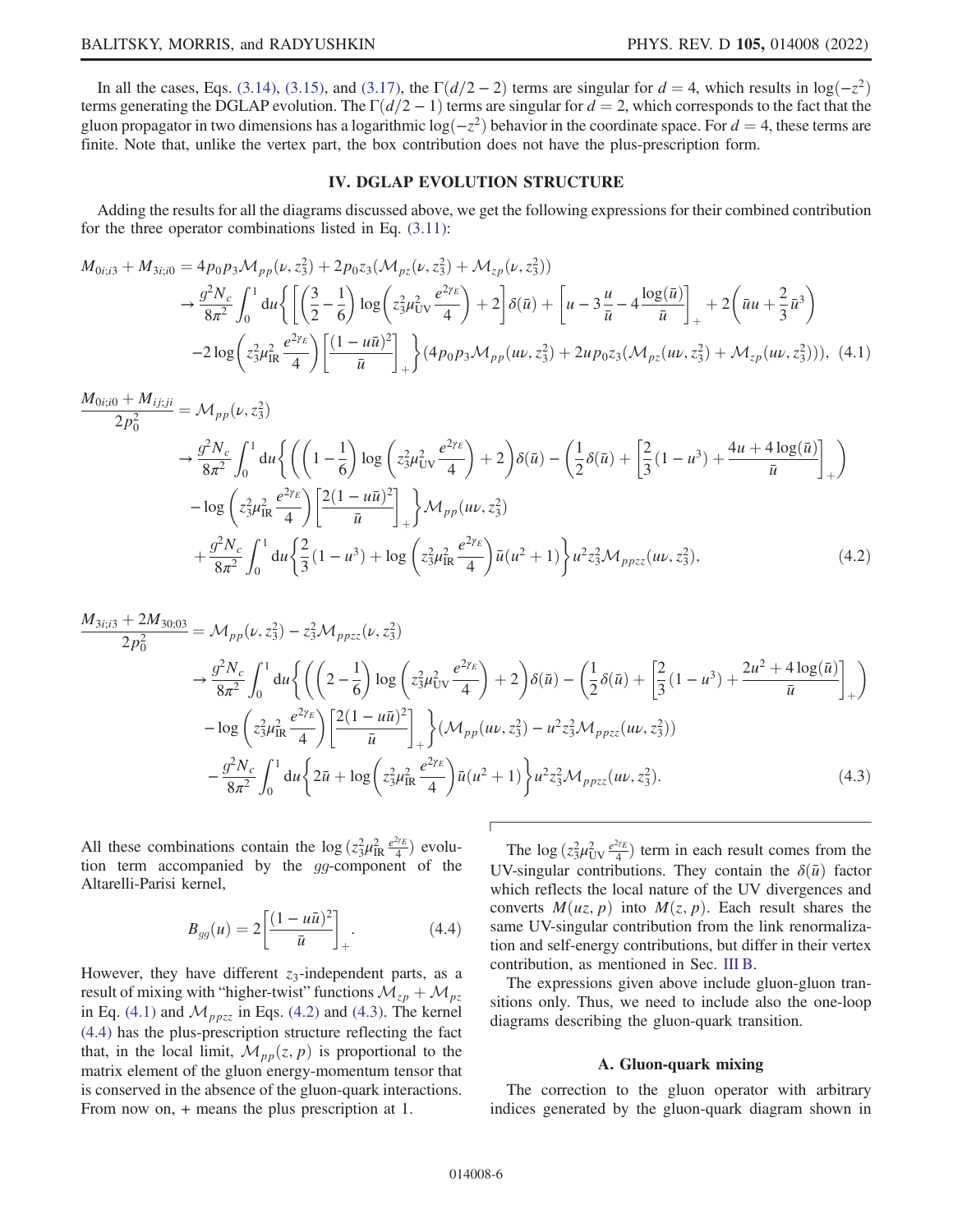<span id="page-7-0"></span>

FIG. 5. Gluon-quark mixing diagram.

<span id="page-7-1"></span>Fig. [5](#page-7-0) is presented in Appendix [B](#page-9-1). To illustrate its structure, let us take the projection corresponding to the  $\mathcal{O}^+_{03}$  operator. In the  $\overline{\text{MS}}$  scheme, it reads

$$
\frac{g^2 C_F}{4\pi^2 z_3} \int_0^1 du \left[ 2\bar{u}\mathcal{O}_q^0(uz_3) + 2\bar{u}u z_3 \partial_0 \mathcal{O}_q^3(uz) \right]_{z_0=0} - \frac{g^2 C_F}{4\pi^2} \ln \left( z_3^2 \mu_{\rm IR}^2 \frac{e^{2\gamma_E}}{4} \right) \int_0^1 du \left[ (2\bar{u}u + \bar{u}^2) \partial_3 \mathcal{O}_q^0(uz_3) - (\bar{u}^2 + u^2) \partial_0 \mathcal{O}_q^3(uz) \right]_{z_0=0} . \tag{4.5}
$$

The singlet combination of quark fields  $\mathcal{O}_q^{\mu}(z_3)$  is defined as defined as

$$
\mathcal{O}_q^{\mu}(z) = \frac{i}{2} \sum_f (\bar{\psi}_f(z) \gamma^{\mu} \psi_f(0) - \bar{\psi}_f(0) \gamma^{\mu} \psi_f(z)), \quad (4.6)
$$

with  $f$  numerating quark flavors. Since the matrix element of  $\mathcal{O}_q^{\mu}(z)$  is odd in z, it can be parametrized by

$$
\langle p|\mathcal{O}_q^{\mu}(z_3)|p\rangle = 2p^{\mu} \int_0^1 dy \sin{(ypz)f_S(y)}
$$
  
=  $-2p^{\mu}\nu \int_0^1 d\alpha \mathcal{I}_S(\alpha \nu),$  (4.7)

where  $\nu = -(pz)$ , as usual, and

$$
\mathcal{I}_S(\nu) = \int_0^1 dy \cos(\nu \nu) y f_S(\nu) \tag{4.8}
$$

is the singlet quark Ioffe-time distribution.

Applying this parametrization, the gq correction to  $M_{03}^+$ may be written as

$$
\langle p|G_{3i}(z)G_{i0}(0) + G_{0i}(z)G_{i3}(0)|p\rangle \to -2p_0p_3\frac{g^2C_F}{4\pi^2} \int_0^1 du \left[ln\left(z_3^2\mu_{\rm IR}^2 \frac{e^{2\gamma_E}}{4}\right) \mathcal{B}_{gq}(u) + \bar{u}(1+u)\right] \mathcal{I}_S(u\nu), \quad (4.9)
$$

<span id="page-7-2"></span>with the gq component of the evolution kernel given by  $\mathcal{B}_{gq}(u) \equiv 1 + (1 - u)^2$ . For two other matrix elements listed in Eq. (3.11) the analogs of Eq. (4.5) are given by Eq.  $(3.11)$ , the analogs of Eq.  $(4.5)$  are given by

$$
\langle p|G_{0i}(z)G_{i0}(0)|p\rangle + \langle p|G_{ij}(z)G_{ji}(0)|p\rangle \to -p_0^2 \frac{g^2 C_F}{4\pi^2} \ln\left(z_3^2 \mu_{\rm IR}^2 \frac{e^{2\gamma_E}}{4}\right) \int_0^1 du \mathcal{B}_{gq}(u) \mathcal{I}_S(u\nu) \tag{4.10}
$$

<span id="page-7-3"></span>and

$$
\langle p|G_{3i}(z)G_{i3}(0)|p\rangle + 2\langle p|G_{30}(x)G_{03}(0)|p\rangle \to -p_0^2 \frac{g^2 C_F}{4\pi^2} \int_0^1 du \left[ \ln\left(z_3^2 \mu_{\rm IR}^2 \frac{e^{2\gamma_E}}{4}\right) \mathcal{B}_{gq}(u) + 4\bar{u}\right] \mathcal{I}_S(u\nu). \tag{4.11}
$$

## B. Matching relations

As discussed already, the combination  $M_{0i;0} + M_{ij;ji} = 2p_0^2 \mathcal{M}_{pp}$ , at the tree level, is proportional to the twist-2 amplitude<br>to without conteminations. The emplitude  $M_{\text{eff}}(u, z^2)$  obtained in this way may be use  $M_{pp}$  without contaminations. The amplitude  $M_{pp}(\nu, z_3^2)$  obtained in this way may be used to form the reduced pseudo-ITD

$$
\mathfrak{M}_{00}(\nu, z_3^2) \equiv \frac{\mathcal{M}_{pp}(\nu, z_3^2)}{\mathcal{M}_{pp}(0, z_3^2)}
$$
(4.12)

<span id="page-7-4"></span>as in Eq. [\(2.12\).](#page-3-2) Using the results [\(4.2\),](#page-6-2) [\(4.10\)](#page-7-2) of our calculations for the one-loop corrections to  $M_{0i;0} + M_{ij;ji}$ , we obtain the matching relation

$$
\mathfrak{M}_{00}(\nu, z_3^2) \mathcal{I}_g(0, \mu^2) = \mathcal{I}_g(\nu, \mu^2) - \frac{\alpha_s N_c}{2\pi} \int_0^1 du \mathcal{I}_g(u\nu, \mu^2) \left\{ \log \left( z_3^2 \mu^2 \frac{e^{2\gamma_E}}{4} \right) B_{gg}(u) + 4 \left[ \frac{u + \log(\bar{u})}{\bar{u}} \right]_+ + \frac{2}{3} [1 - u^3]_+ \right\} \n- \frac{\alpha_s C_F}{2\pi} \log \left( z_3^2 \mu^2 \frac{e^{2\gamma_E}}{4} \right) \int_0^1 du \left[ \mathcal{I}_S(u\nu, \mu^2) - \mathcal{I}_S(0, \mu^2) \frac{\mathcal{I}_g(\nu, \mu^2)}{\mathcal{I}_g(0, \mu^2)} \right] B_{gq}(u) \n+ \frac{\alpha_s N_c}{2\pi} \int_0^1 du \left\{ \frac{2}{3} (1 - u^3) + \log \left( z_3^2 \mu_{\rm IR}^2 \frac{e^{2\gamma_E}}{4} \right) \bar{u}(u^2 + 1) \right\} \n\times u^2 z_3^2 \left[ \mathcal{M}_{ppzz}(u\nu, z_3^2) - \mathcal{M}_{ppzz}(0, z_3^2) \frac{\mathcal{I}_g(\nu, \mu^2)}{\mathcal{I}_g(0, \mu^2)} \right]
$$
\n(4.13)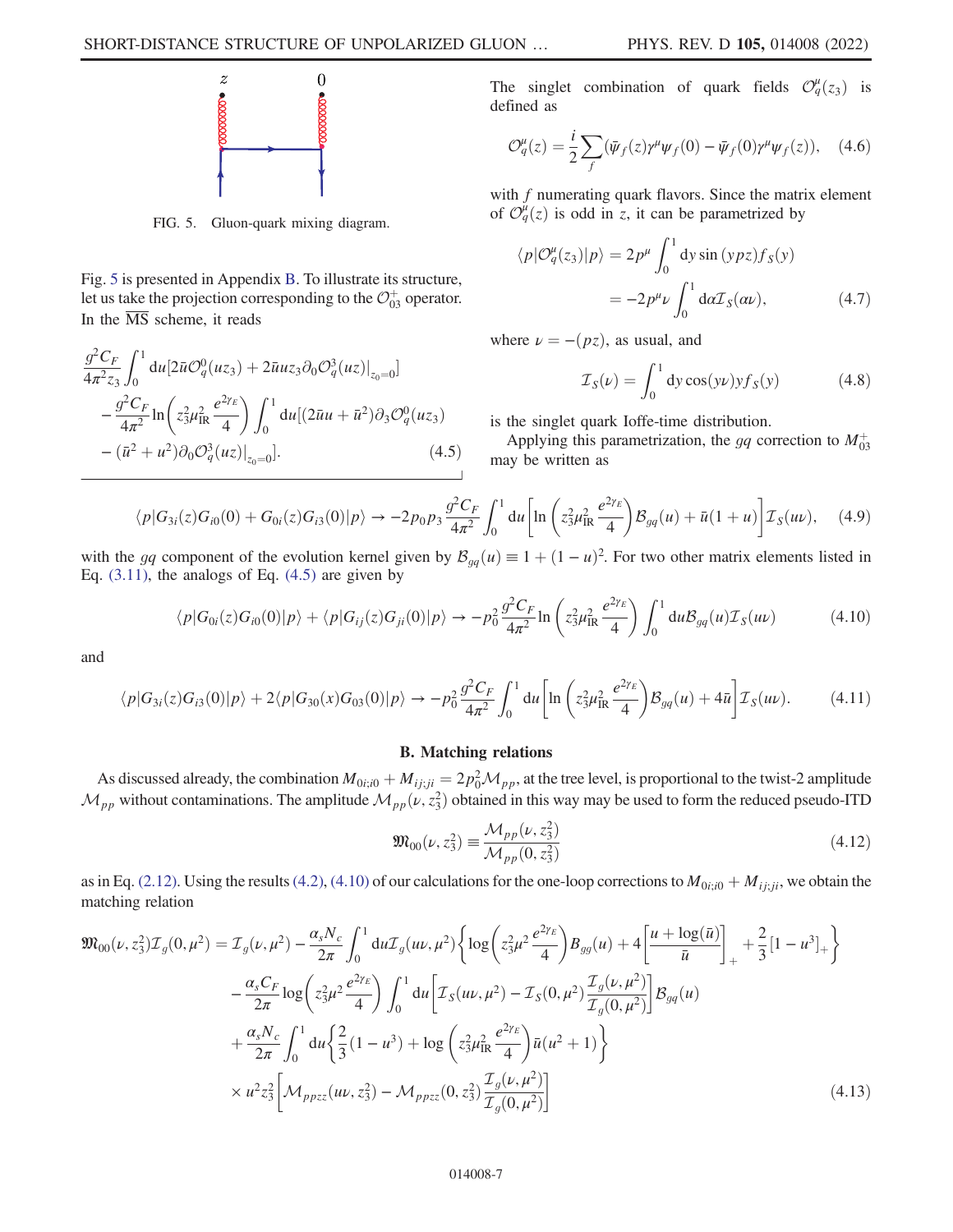between the "lattice function"  $\mathfrak{M}_{00}(\nu, z_3^2)$  and the light-cone<br>
ITDe  $\mathcal{T}(\nu, u^2)$  and  $\mathcal{T}(\nu, u^2)$ ITDs  $\mathcal{I}_g(\nu,\mu^2)$  and  $\mathcal{I}_S(\nu,\mu^2)$ .

This matching condition also includes the "higher twist" term  $\mathcal{M}_{ppzz}$  on its right-hand side. This term is accompanied by a  $z_3^2$  factor that suppresses its contribution for small  $z_3^2$  values and is omitted in the matching conditions given in our original paper [[27](#page-10-19)]. The size of the  $\mathcal{M}_{ppzz}$  term may be estimated by comparing the lattice signals for  $M_{0i; i0} + M_{ij;ji}$  and  $M_{3i; i3} + 2M_{30;03}$  matrix elements. To this end, denoting  $M_{3i;3}(z_3, p)$  +  $2M_{30;03}(z_3, p) \equiv 2p_0^2 \mathcal{M}_{33}(\nu, z_3^2)$ , we define the "33" reduced ITD,

$$
\mathfrak{M}_{33}(\nu, z_3^2) \equiv \frac{\mathcal{M}_{33}(\nu, z_3^2)}{\mathcal{M}_{33}(0, z_3^2)}.
$$
 (4.14)

Now, using Eqs. [\(4.3\)](#page-6-3) and [\(4.11\),](#page-7-3) we obtain the matching condition

$$
\mathfrak{M}_{33}(\nu, z_3^2)[\mathcal{I}_g(0, \mu^2) - z_3^2 \mathcal{M}_{ppzz}(0, z_3^2)] = \mathcal{I}_g(\nu, \mu^2) - z_3^2 \mathcal{M}_{ppzz}(\nu, z_3^2)
$$
\n
$$
- \frac{\alpha_s N_c}{2\pi} \int_0^1 du [\mathcal{I}_g(u\nu, \mu^2) - u^2 z_3^2 \mathcal{M}_{ppzz}(u\nu, z_3^2)] \Big\{ \log \Big( z_3^2 \mu^2 \frac{e^{2\gamma_E}}{4} \Big) B_{gg}(u) + 4 \Big[ \frac{u^2/2 + \log(\bar{u})}{\bar{u}} \Big]_+ + \frac{2}{3} [1 - u^3]_+ \Big\}
$$
\n
$$
- \frac{\alpha_s C_F}{2\pi} \int_0^1 du \Big[ \mathcal{I}_S(u\nu, \mu^2) - \mathcal{I}_S(0, \mu^2) \frac{\mathcal{I}_g(\nu, \mu^2) - z_3^2 \mathcal{M}_{ppzz}(\nu, z_3^2)}{\mathcal{I}_g(0, \mu^2) - z_3^2 \mathcal{M}_{ppzz}(0, z_3^2)} \Big] \Big\{ \log \Big( z_3^2 \mu^2 \frac{e^{2\gamma_E}}{4} \Big) B_{gg}(u) + 4\bar{u} \Big\}
$$
\n
$$
- \frac{\alpha_s N_c}{2\pi} \int_0^1 du \Big\{ 2\bar{u} + \log \Big( z_3^2 \mu_{\rm IR}^2 \frac{e^{2\gamma_E}}{4} \Big) \bar{u}(u^2 + 1) \Big\}
$$
\n
$$
\times u^2 z_3^2 \Big[ \mathcal{M}_{ppzz}(u\nu, z_3^2) - \mathcal{M}_{ppzz}(0, z_3^2) \frac{\mathcal{I}_g(\nu, \mu^2) - z_3^2 \mathcal{M}_{ppzz}(\nu, z_3^2)}{\mathcal{I}_g(0, \mu^2) - z_3^2 \mathcal{M}_{ppzz}(0, z_3^2)} \Big]
$$
\n(4.15)

that may be combined with Eq. [\(4.13\)](#page-7-4) to estimate the impact of the  $\mathcal{M}_{ppzz}$  contamination.

The gluon light-cone ITD  $\mathcal{I}_{q}(\nu,\mu^2)$  is related to the gluon PDF  $f_q(x, \mu^2)$  by

$$
\mathcal{I}_g(\nu,\mu^2) = \frac{1}{2} \int_{-1}^1 dx e^{ix\nu} x f_g(x,\mu^2). \tag{4.16}
$$

In fact,  $xf_g(x, \mu^2)$  is an even function of x. Hence, the real part of  $\mathcal{I}_q(\nu,\mu^2)$  is given by the cosine transform of  $xf_a(x, \mu^2)$ , while its imaginary part vanishes. The overall factor  $\mathcal{I}_q(0, \mu^2)$  corresponds to the fraction of the hadron momentum carried by the gluons,  $\mathcal{I}_q(0, \mu^2) = \langle x_q \rangle_{\mu^2}$ . This means that Eq. [\(4.13\)](#page-7-4) allows us to extract just the shape of the gluon distribution. Its normalization, i.e., the magnitude of  $\langle x_a \rangle_{\mu^2}$ , must be taken from an independent lattice calculation, similar to that performed in Ref. [\[37\]](#page-10-29). The singlet quark function  $\mathcal{I}_{S}(wv, \mu^2)$  that appears in the  $\mathcal{O}(\alpha_s)$ correction should be also calculated (or estimated) independently.

The matching condition [\(4.13\)](#page-7-4) (without the  $\mathcal{M}_{ppzz}$  terms and neglecting the gluon-quark mixing term) has been already used in lattice extractions of the unpolarized gluon PDFs by the MSU group [[29](#page-10-21),[30](#page-10-22)] and the HadStruc Collaboration [\[31\]](#page-10-23).

#### V. SUMMARY

<span id="page-8-0"></span>In this paper, we have presented the results that form the basis for the ongoing efforts to calculate gluon PDF using the pseudo-PDF approach.

In particular, we have displayed our results for the most complicated box diagram. We have presented the expression for the situation when all four indices are arbitrary and also for combinations of indices corresponding to three matrix elements that are most convenient to extract the twist-2 invariant amplitude  $\mathcal{M}_{pp}$ . We also displayed the evolution structure for these matrix elements.

The results of our earlier publication [\[27](#page-10-19)[,28\]](#page-10-20) have been already used in the lattice extractions [[29](#page-10-21)–[31\]](#page-10-23) of the gluon PDF from the studies of the  $M_{0i; i0} + M_{i i i i j}$  matrix element. The additional results for the box diagram and the gluonquark contribution given in the present paper may be used for extractions of the gluon PDF from two other matrix elements, with a possible cross-check of the results obtained from different matrix elements.

#### ACKNOWLEDGMENTS

We thank K. Orginos, J.-W. Qiu, D. Richards, R. Sufian, T. Khan, and S. Zhao for interest in our work and discussions. This work is supported by Jefferson Science Associates, LLC, under U.S. DOE Contract No. DE-AC05-06OR23177 and by U.S. DOE Grant No. DE-FG02-97ER41028.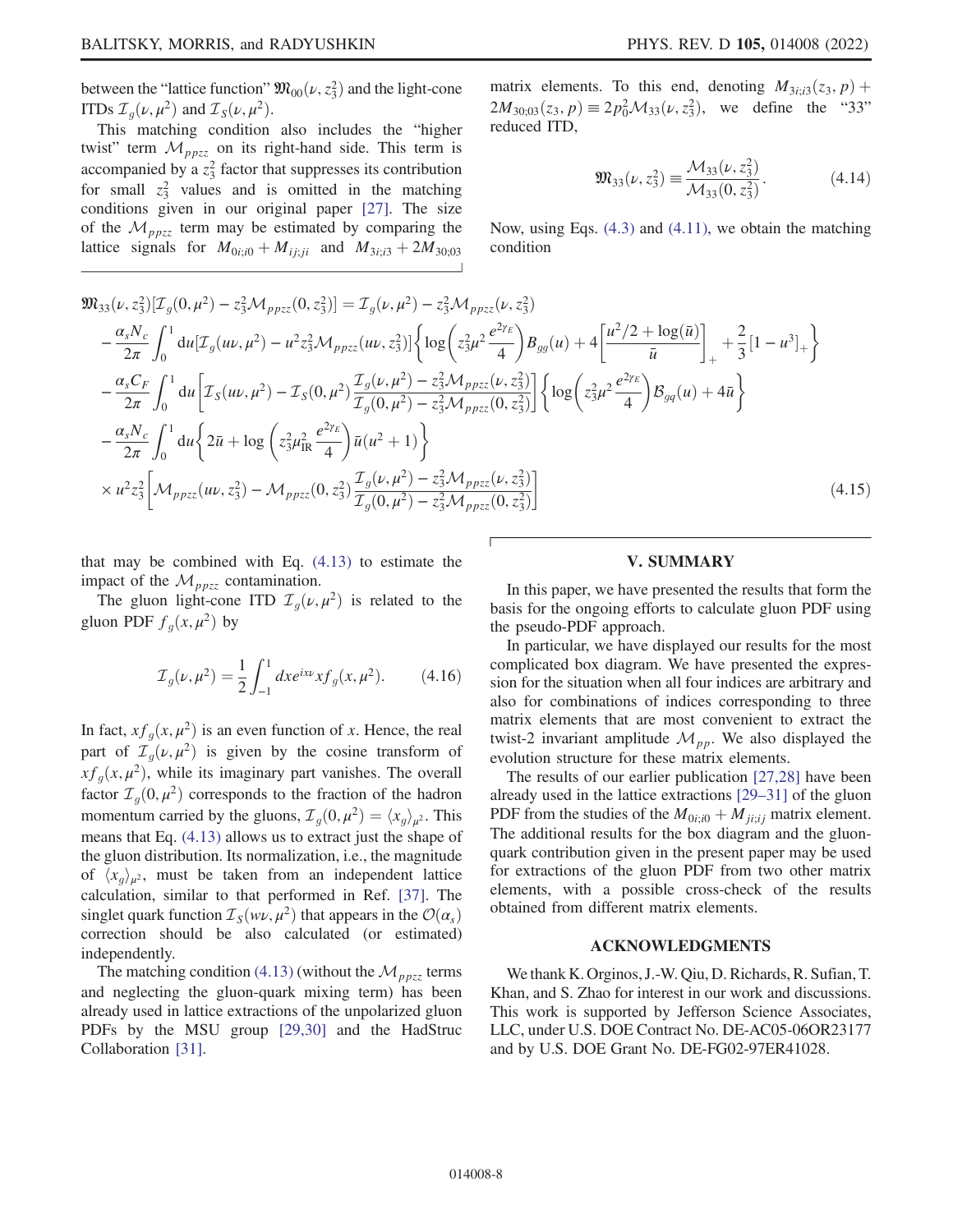## APPENDIX A: BOX DIAGRAM WITH ARBITRARY INDICES

<span id="page-9-0"></span>The full result for a forward matrix element is

$$
\begin{split}\nC_{\mu\alpha\alpha\beta}^{b\alpha\beta} &\rightarrow \frac{g^2 N_c \Gamma(d/2)}{8\pi^2 (-z^2)^{d/2}} \int_0^1 du(z_{\mu}z_{\nu}g_{\alpha\beta} - z_{\alpha}z_{\nu}g_{\mu\nu} - z_{\mu}z_{\beta}g_{\mu\nu} + z_{\alpha}z_{\beta}g_{\mu\nu}) \frac{2\bar{n}^3}{3} G_{z\bar{z}}(uz) G_{z}^{\bar{z}}(0) \\
&+ \frac{g^2 N_c \Gamma(d/2-1)}{8\pi^2 (-z^2)^{d/2-1}} \int_0^1 du \Big\{ (g_{\alpha\beta}g_{\mu\nu} - g_{\mu\beta}g_{\alpha\alpha}) \frac{2\bar{n}^3}{3} G_{z\bar{z}}(uz) G_{z}^{\bar{z}}(0) \\
&+ \frac{\bar{n}^3}{3} (g_{\alpha\beta}G_{z\nu}(uz) G_{z\mu}(0) - g_{\mu\beta}G_{z\nu}(uz) G_{z\mu}(0) - g_{\mu\nu}G_{z\mu}(uz) G_{z\mu}(0) + g_{\mu\nu}G_{z\mu}(uz) G_{z\mu}(0)) \\
&+ \left( 2u\bar{u} + \frac{\bar{n}^3}{3} \right) (g_{\alpha\beta}G_{z\nu}(uz) G_{z\nu}(0) - g_{\mu\beta}G_{z\mu}(uz) G_{z\mu}(0) - g_{\alpha}G_{z\mu}(uz) G_{z\mu}(0) + g_{\mu\nu}G_{z\mu}(uz) G_{z\mu}(0)) \\
&+ \bar{n}^2 (z_{\nu}G_{\alpha\beta}(uz) G_{\alpha\beta}(0) + z_{\mu}G_{\mu\alpha}(uz) G_{z\mu}(0) - z_{\mu}G_{\alpha\mu}(uz) G_{z\mu}(0) + z_{\mu}G_{\mu\nu}(uz) G_{z\mu}(0)) \\
&+ \bar{n}^2 (z_{\nu}G_{\alpha\beta}(uz) G_{\alpha\beta}(0) + z_{\nu}G_{\mu\beta}(uz) G_{\alpha\alpha}(0) + z_{\mu}G_{\alpha\mu}(uz) G_{\alpha\mu}(0) - z_{\mu}G_{\mu\nu}(uz) G_{\alpha\alpha}(0)) \\
&+ \bar{n}^2 (x_{\nu}U, \bar{n}^2) (z
$$

## APPENDIX B: GLUON-QUARK CONTRIBUTION WITH ARBITRARY INDICES

<span id="page-9-1"></span>
$$
iG_{\mu\alpha}(z)G_{\nu\beta}(0) \rightarrow \frac{g^2 C_F \Gamma(d/2)z_{\mu}z_{\nu}}{8\pi^2(-z^2)^{d/2}} \int_0^1 du \bar{u}\bar{\psi}_c(uz) [-g_{\alpha\beta}z_{\eta}\gamma^{\eta} - i\epsilon_{\alpha z\beta\eta}\gamma^{\eta}\gamma_5]\psi_c(0)
$$
  
+ 
$$
\frac{g^2 C_F \Gamma(d/2-1)}{16\pi^2(-z^2)^{d/2-1}} \int_0^1 du \{g_{\mu\nu}\bar{u}\bar{\psi}_c(uz) [ (z_{\alpha}g_{\beta\eta} + z_{\beta}g_{\alpha\eta} - g_{\alpha\beta}z_{\eta})\gamma^{\eta} - i\epsilon_{\alpha z\beta\eta}\gamma^{\eta}\gamma_5]\psi_c(0)
$$
  
+ 
$$
z_{\nu}(\bar{u}u\bar{\psi}_c(uz)\bar{\partial}_{\mu} [(z_{\alpha}g_{\beta\eta} - g_{\alpha\beta}z_{\eta})\gamma^{\eta} - i\epsilon_{\alpha z\beta\eta}\gamma^{\eta}\gamma_5]\psi_c(0)
$$
  
+ 
$$
\bar{u}\bar{\psi}_c(uz) [(g_{\mu\beta}g_{\alpha\eta} - g_{\alpha\beta}g_{\mu\eta})\gamma^{\eta} - i\epsilon_{\alpha\mu\beta\eta}\gamma^{\eta}\gamma_5]\psi_c(0))
$$